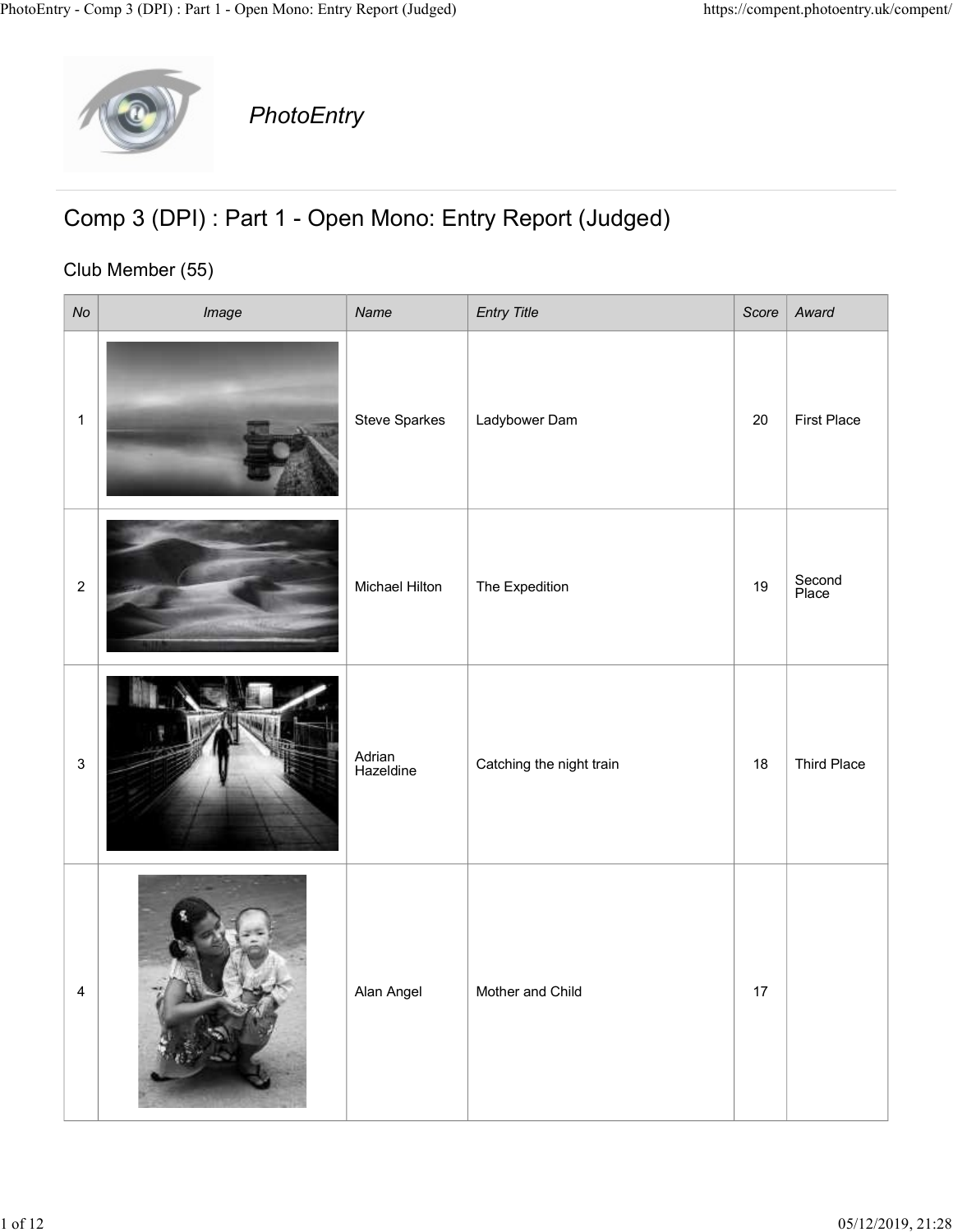|                              | ry - Comp 3 (DPI) : Part 1 - Open Mono: Entry Report (Judged) |                        |                                          |      | https://compent.photoentry.uk/compent/ |
|------------------------------|---------------------------------------------------------------|------------------------|------------------------------------------|------|----------------------------------------|
| N <sub>O</sub><br>$\sqrt{5}$ | Image                                                         | Name<br>Margaret Green | <b>Entry Title</b><br>At One With Nature | 17   | Score Award                            |
| $\,6\,$                      |                                                               | Adrian<br>Hazeldine    | Tree lines                               | $17$ |                                        |
| $\overline{7}$               |                                                               | Michael Hilton         | Against the Sun                          | $17$ |                                        |
| $\boldsymbol{8}$             |                                                               | John O'Brien           | Happy Face                               | $17$ |                                        |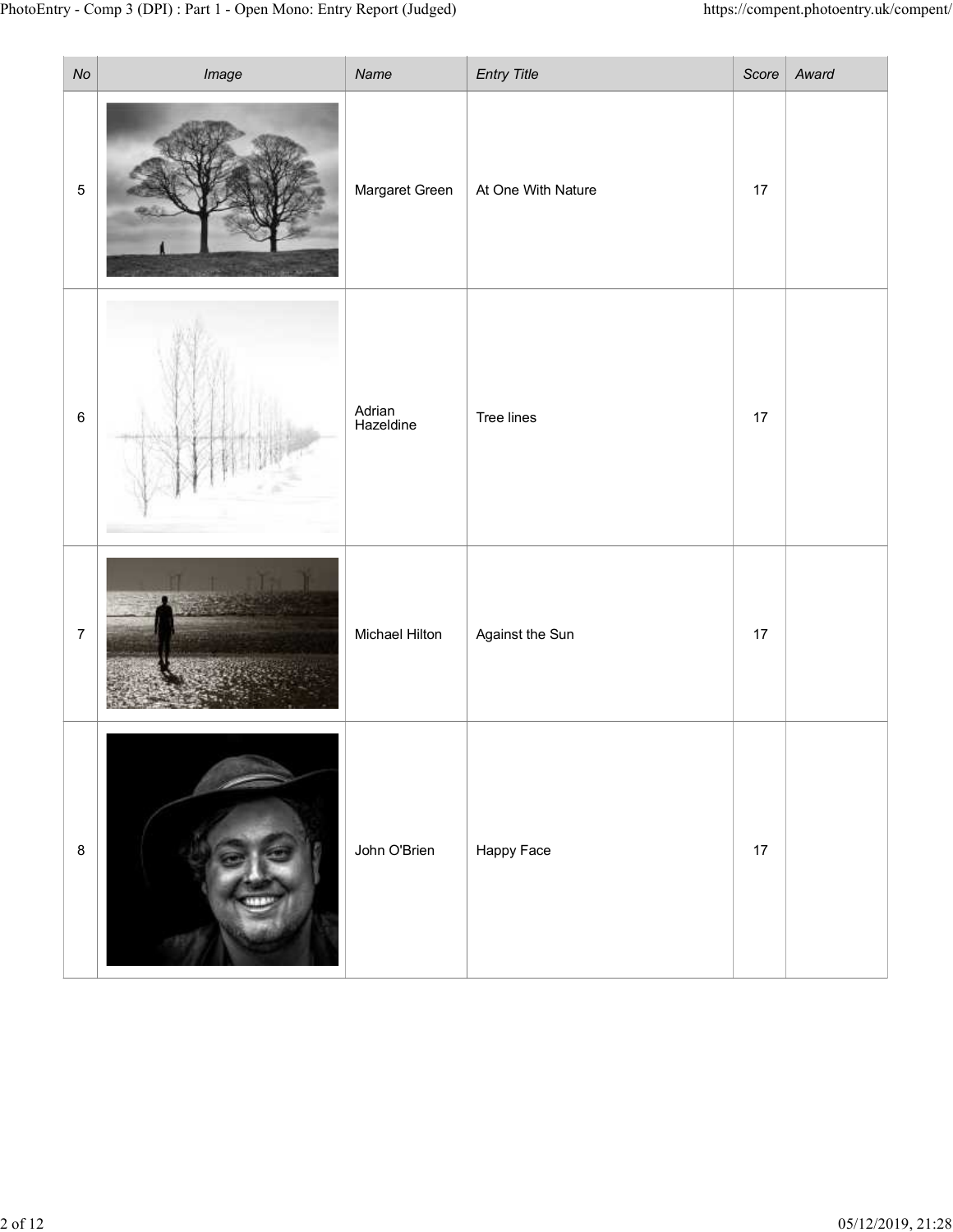|                  | ry - Comp 3 (DPI) : Part 1 - Open Mono: Entry Report (Judged) |                     |                             |      | $\textit{https://component.photoentry.uk/compent/}$ |
|------------------|---------------------------------------------------------------|---------------------|-----------------------------|------|-----------------------------------------------------|
| $\mathcal{N}o$   | Image                                                         | Name                | <b>Entry Title</b>          |      | Score $\vert$ Award                                 |
| $\boldsymbol{9}$ |                                                               | <b>Bill Salkeld</b> | Through the bullseye window | $17$ |                                                     |
| $10$             | نتتنا                                                         | <b>Gary Schultz</b> | Vivian Maier Exhibition     | $17$ |                                                     |
| 11               |                                                               | Steve Sparkes       | Dic Evans                   | $17$ |                                                     |
| $12$             |                                                               | Steve Sparkes       | 119 Steps                   | $17$ |                                                     |
| 13               |                                                               | Ken Stables         | Molly                       | $17$ |                                                     |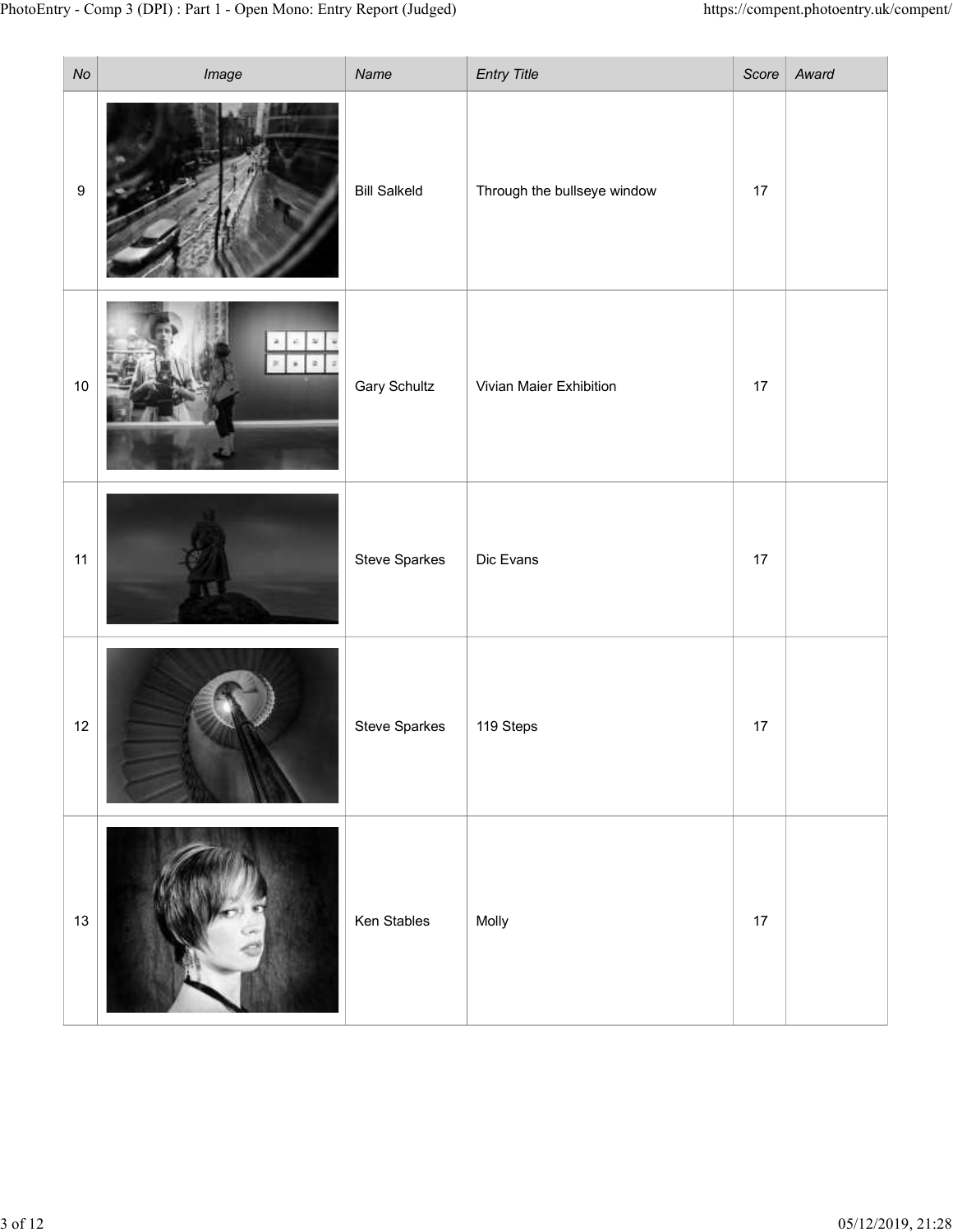|                | ry - Comp 3 (DPI) : Part 1 - Open Mono: Entry Report (Judged) |              |                             |        | https://compent.photoentry.uk/compent/ |
|----------------|---------------------------------------------------------------|--------------|-----------------------------|--------|----------------------------------------|
| N <sub>O</sub> | Image                                                         | Name         | <b>Entry Title</b>          |        | Score   Award                          |
| $14$           |                                                               | Les Stringer | <b>Magical Mountains</b>    | $17$   |                                        |
| 15             |                                                               | Alan Angel   | Mill Worker                 | 16     |                                        |
| 16             |                                                               | Alan Angel   | Taking a Break              | 16     |                                        |
| $17$           |                                                               | Mary Dolan   | Sand Dunes and Marram Grass | 16     |                                        |
| 18             |                                                               | Mary Dolan   | Dinorwic Quarry             | $16\,$ |                                        |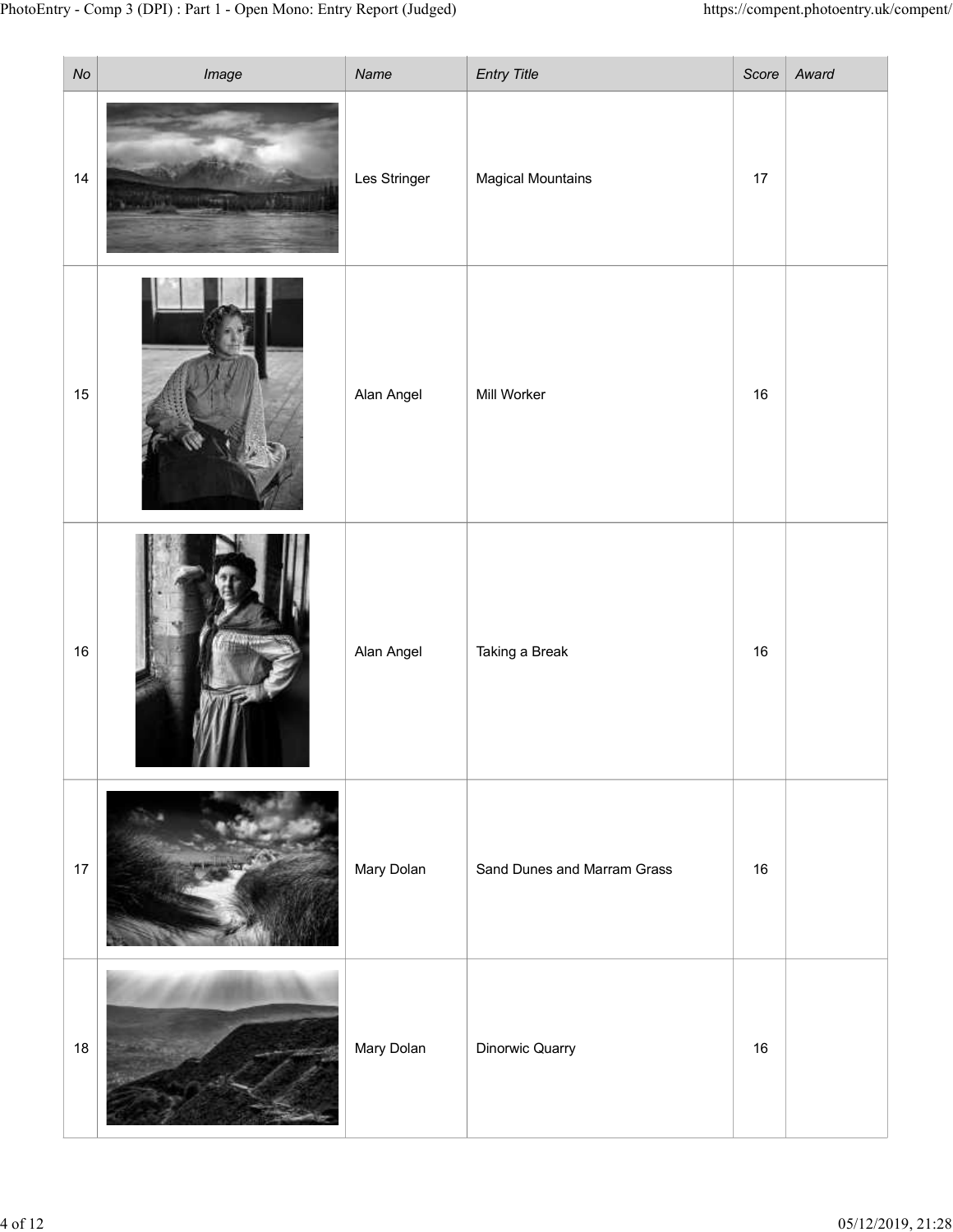| No     | ry - Comp 3 (DPI) : Part 1 - Open Mono: Entry Report (Judged)<br>Image | Name                | <b>Entry Title</b> |    | https://compent.photoentry.uk/compent/<br>Score   $Award$ |
|--------|------------------------------------------------------------------------|---------------------|--------------------|----|-----------------------------------------------------------|
| 19     |                                                                        | Margaret Green      | Eastbourne Pier    | 16 |                                                           |
| $20\,$ | 11111                                                                  | Adrian<br>Hazeldine | Family silhouette  | 16 |                                                           |
| 21     |                                                                        | David Higton        | Minnie and Gnasher | 16 |                                                           |
| 22     |                                                                        | David Higton        | Ticktock           | 16 |                                                           |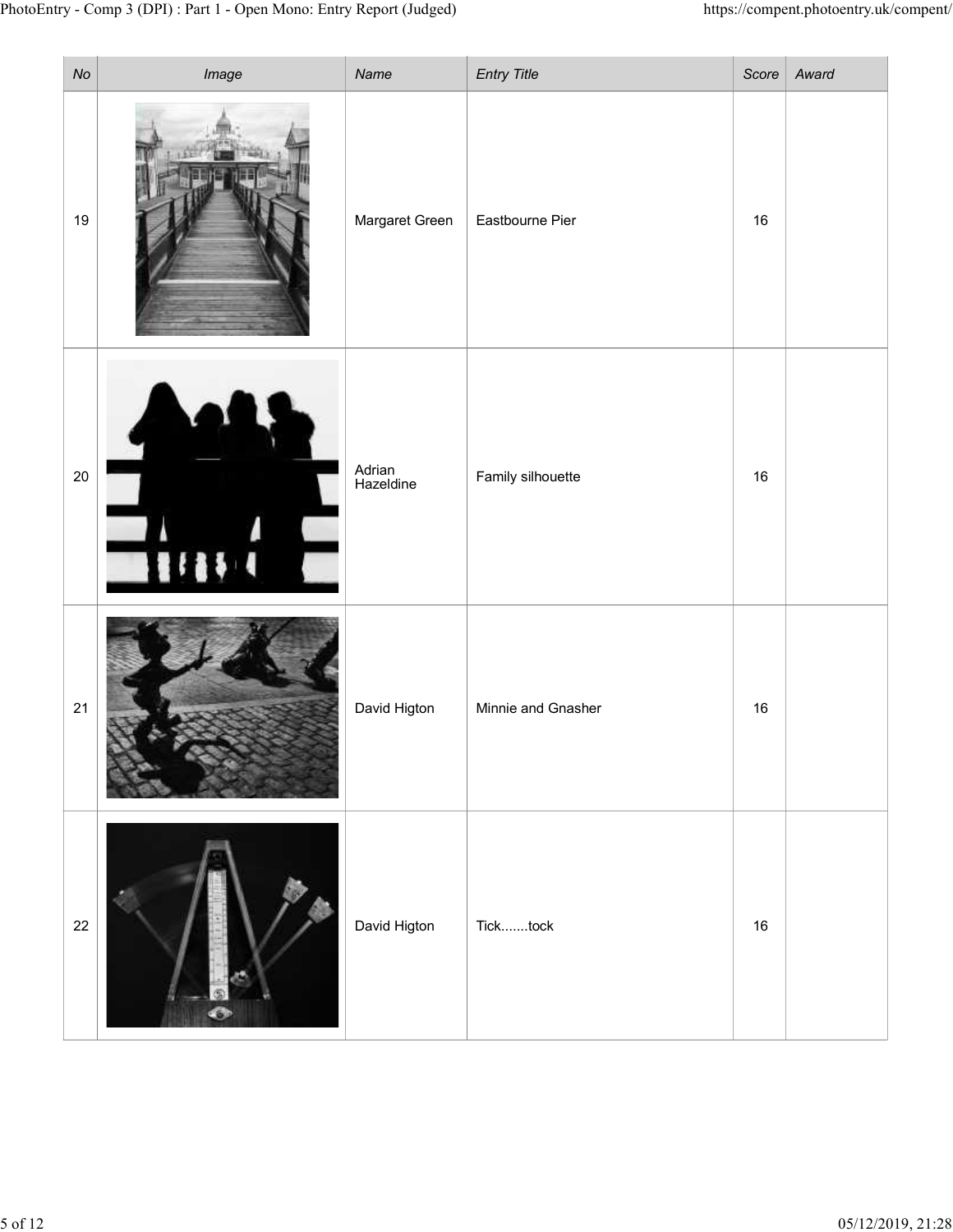|           | ry - Comp 3 (DPI) : Part 1 - Open Mono: Entry Report (Judged) |                       |                                    |        | https://compent.photoentry.uk/compent/ |
|-----------|---------------------------------------------------------------|-----------------------|------------------------------------|--------|----------------------------------------|
| $N\sigma$ | Image                                                         | Name                  | <b>Entry Title</b>                 |        | Score   $Award$                        |
| 23        |                                                               | <b>Michael Hilton</b> | A Stream in the Glacier            | $16\,$ |                                        |
| $24\,$    |                                                               | John O'Brien          | The Sultan                         | 16     |                                        |
| 25        |                                                               | John O'Brien          | Barton Square, The Trafford Centre | 16     |                                        |
| 26        |                                                               | David Royle           | Dark Skies Over Liverpool          | 16     |                                        |
| 27        | K                                                             | David Royle           | Flowers in the Shadows             | 16     |                                        |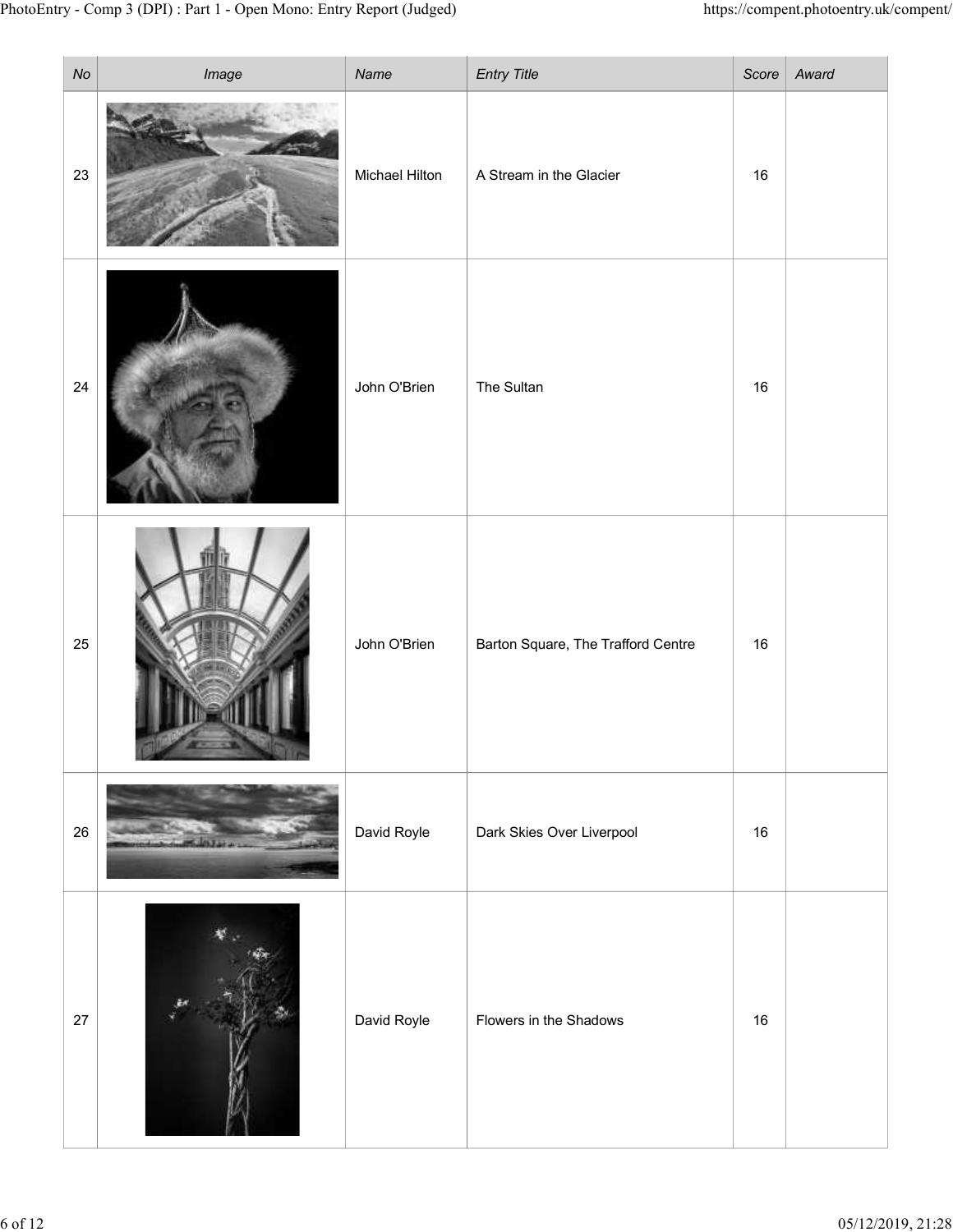|                             | ry - Comp 3 (DPI) : Part 1 - Open Mono: Entry Report (Judged)                                                                                                                                                                        |                     |                                             |        | https://compent.photoentry.uk/compent/ |
|-----------------------------|--------------------------------------------------------------------------------------------------------------------------------------------------------------------------------------------------------------------------------------|---------------------|---------------------------------------------|--------|----------------------------------------|
| $\mathsf{No}$               | Image                                                                                                                                                                                                                                | Name                | <b>Entry Title</b>                          |        | Score   Award                          |
| 28                          |                                                                                                                                                                                                                                      | David Royle         | Giant by the Tower                          | 16     |                                        |
| 29                          |                                                                                                                                                                                                                                      | <b>Gary Schultz</b> | Rough Sleeper                               | 16     |                                        |
| $30\,$                      |                                                                                                                                                                                                                                      | <b>Gary Schultz</b> | Entrance to Reid's Palace Hotel,<br>Madeira | 16     |                                        |
| 31                          | <b><i><u>GETTAISERININGS</u></i></b>                                                                                                                                                                                                 | Ken Stables         | <b>Buddleigh Salterton estuary</b>          | $16\,$ |                                        |
| $32\,$<br>$\vert \ \ \vert$ | <b>Company of the Company of the Company of the Company of the Company of the Company of the Company of The Company of The Company of The Company of The Company of The Company of The Company of The Company of The Company of </b> | Ken Stables         | Sally                                       | 16     |                                        |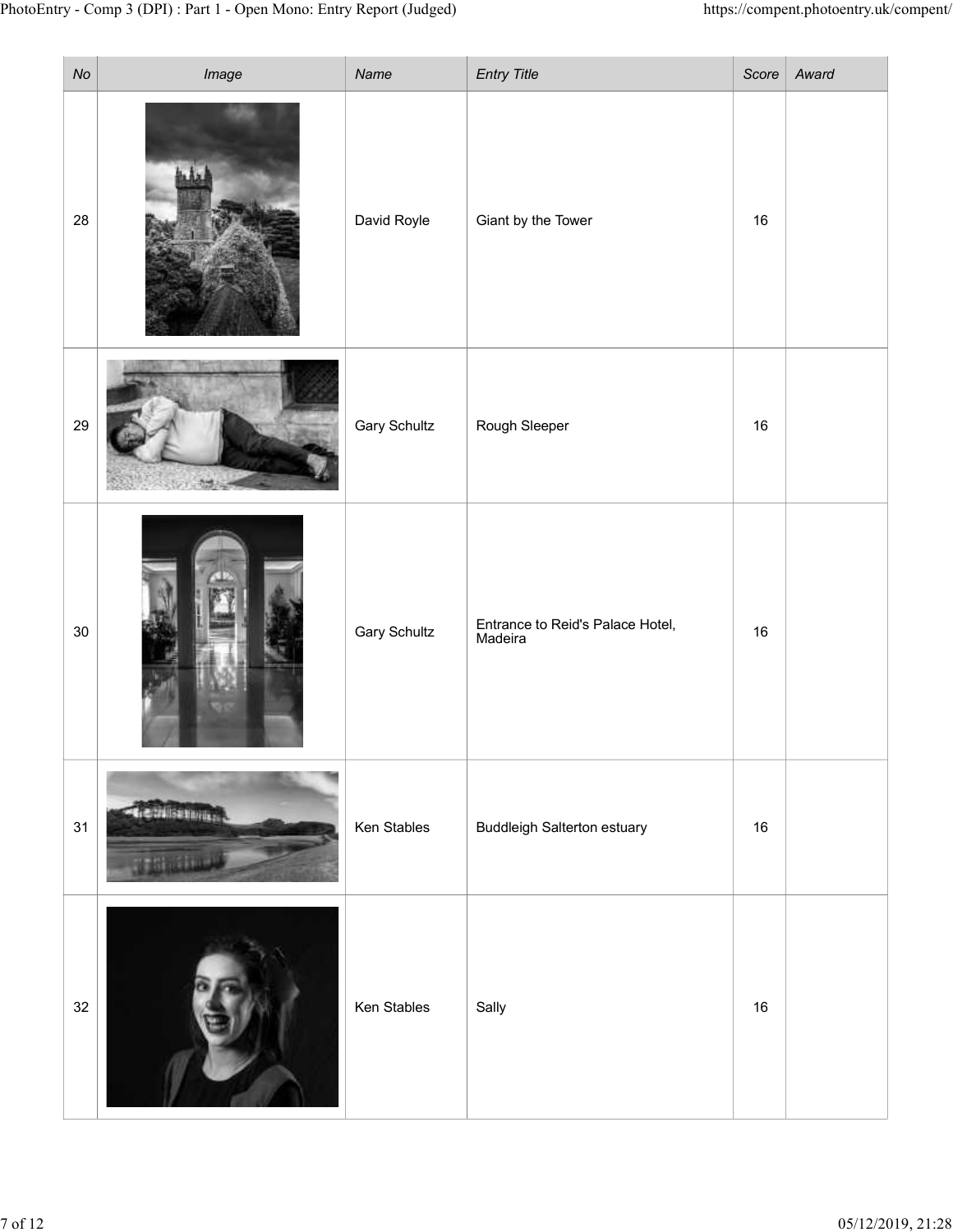|                 | ry - Comp 3 (DPI) : Part 1 - Open Mono: Entry Report (Judged) |                      |                                                |        | https://compent.photoentry.uk/compent/ |
|-----------------|---------------------------------------------------------------|----------------------|------------------------------------------------|--------|----------------------------------------|
| $N\sigma$<br>33 | Image                                                         | Name<br>Les Stringer | <b>Entry Title</b><br>Wherefore art thou Romeo | 16     | Score   Award                          |
| 34              |                                                               | lan Tasker           | <b>Talking Fish</b>                            | $16\,$ |                                        |
| 35              |                                                               | Ian Wilson           | Savuti Elephant                                | 16     |                                        |
| 36              |                                                               | lan Wilson           | Friendship at the Waterhole!                   | $16\,$ |                                        |
| 37              | <b>A SHOP AND COMPANY OF BUILDING COMPANY</b>                 | lan Denby            | Malahide Mist                                  | 15     |                                        |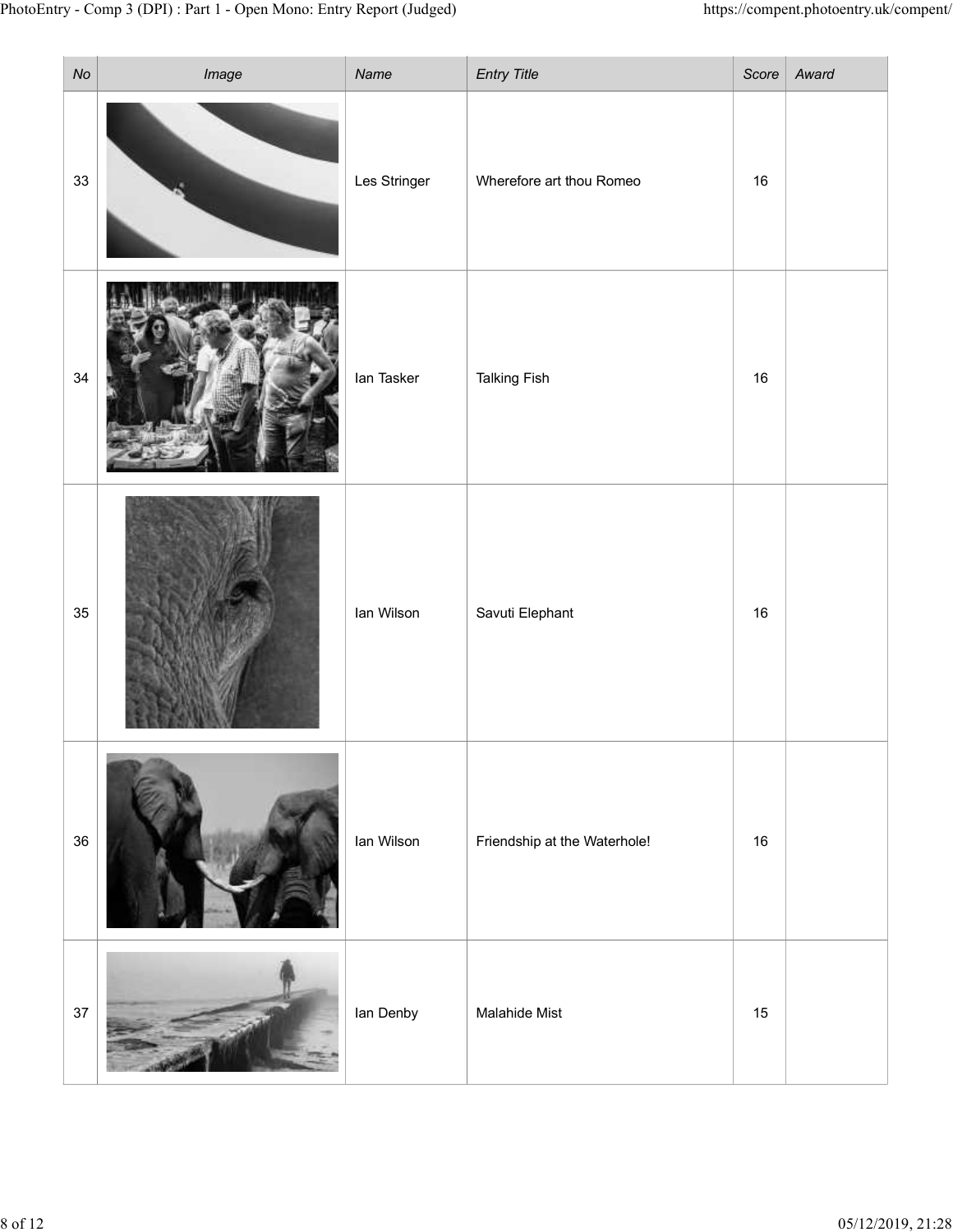|               | ry - Comp 3 (DPI) : Part 1 - Open Mono: Entry Report (Judged) |                      |                                    |    | https://compent.photoentry.uk/compent/ |
|---------------|---------------------------------------------------------------|----------------------|------------------------------------|----|----------------------------------------|
| $\mathsf{No}$ | Image                                                         | Name                 | <b>Entry Title</b>                 |    | Score   Award                          |
| 38            |                                                               | lan Denby            | King Arthur                        | 15 |                                        |
| 39            |                                                               | Mary Dolan           | Formby Beach                       | 15 |                                        |
| 40            |                                                               | Margaret Green       | Liverpool Metropolitan Cathedral   | 15 |                                        |
| 41            |                                                               | David Higton         | Sleepy Busker                      | 15 |                                        |
| 42            |                                                               | <b>Stuart Martin</b> | 01 Liverpool Cathedral Lady Chapel | 15 |                                        |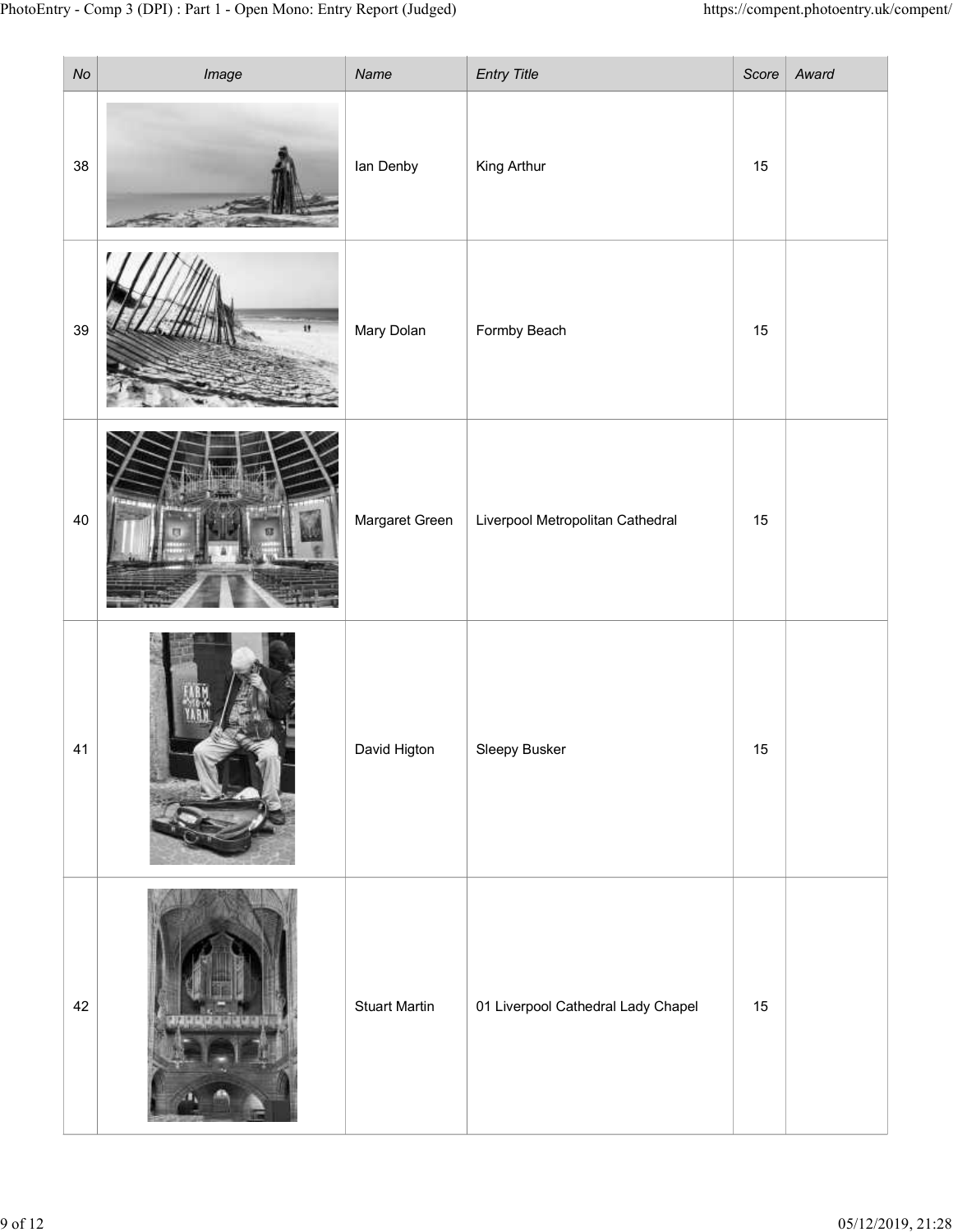| N <sub>O</sub> | ry - Comp 3 (DPI) : Part 1 - Open Mono: Entry Report (Judged)<br>Image | Name                 | <b>Entry Title</b>      |    | https://compent.photoentry.uk/compent/<br>Score   Award |
|----------------|------------------------------------------------------------------------|----------------------|-------------------------|----|---------------------------------------------------------|
| 43             |                                                                        | <b>Stuart Martin</b> | Liverpool Cathedral     | 15 |                                                         |
| $44\,$         | <b>CONTROL</b>                                                         | <b>Stuart Martin</b> | <b>Bridgewater Hall</b> | 15 |                                                         |
| 45             |                                                                        | <b>Bill Salkeld</b>  | Taking a break          | 15 |                                                         |
| 46             |                                                                        | <b>Brian Smith</b>   | High Climber            | 15 |                                                         |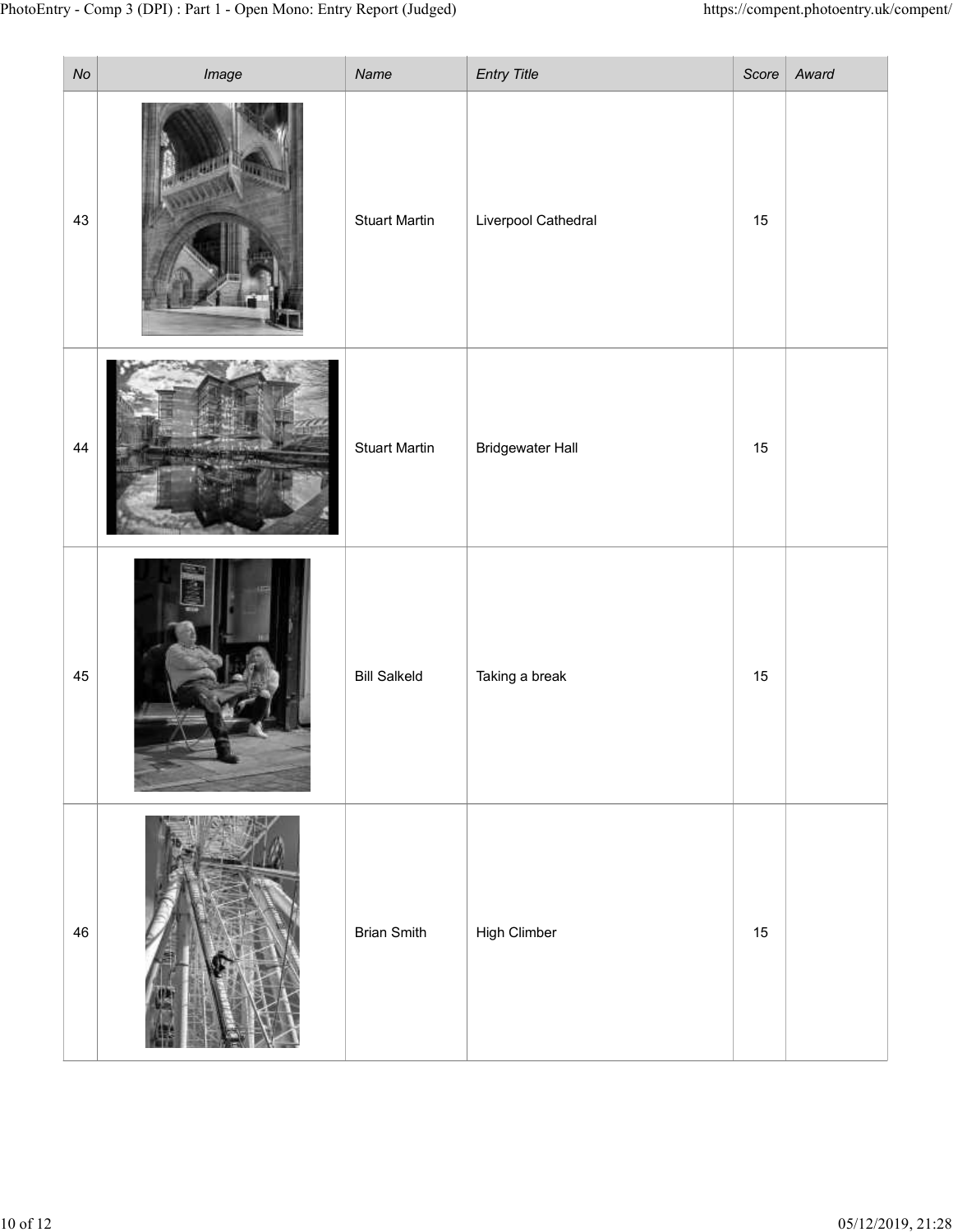|           | ry - Comp 3 (DPI) : Part 1 - Open Mono: Entry Report (Judged) |                    |                                        |    | https://compent.photoentry.uk/compent/ |
|-----------|---------------------------------------------------------------|--------------------|----------------------------------------|----|----------------------------------------|
| $N\sigma$ | Image                                                         | Name               | <b>Entry Title</b>                     |    | Score   $Award$                        |
| 47        |                                                               | <b>Brian Smith</b> | All the fun of the Fair                | 15 |                                        |
| 48        |                                                               | Les Stringer       | <b>Escapes and Shadows</b>             | 15 |                                        |
| 49        |                                                               | lan Tasker         | Chargrilling Artichokes Sicilian Style | 15 |                                        |
| 50        |                                                               | lan Tasker         | Old Master of the Spatula              | 15 |                                        |
| 51        |                                                               | Jan Barlow         | Woodland view                          | 14 |                                        |